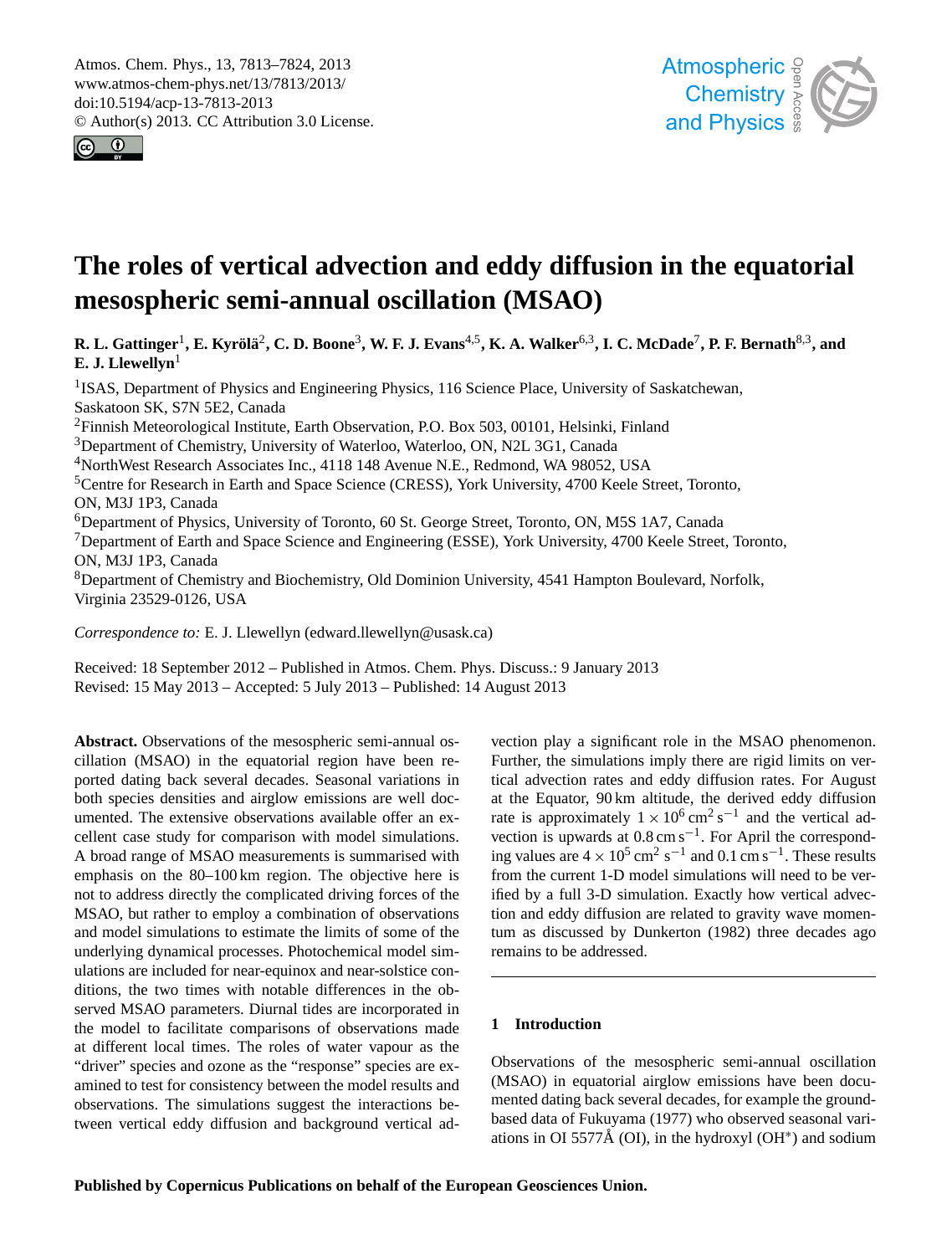(Na<sup>∗</sup> ) airglow emissions at low-latitude stations. Cogger et al. (1981) observed a pronounced seasonal variation in the ISIS OI airglow data. Burrage et al. (1994) found a persistent seasonal variation in the  $O_2$  Atmospheric A band  $(O_2 A)$ using the UARS/HRDI (High Resolution Doppler Imager) instrument, the brightness being well correlated with the horizontal meridional wind field. A more recent example is that of Shepherd et al. (2006) using data from the UARS/WINDII (WIND Imaging Interferometer) instrument covering the period from 1992 through 1995. They found a recurring seasonal variation in nighttime OI centred on 96 km and in OH<sup>\*</sup> centred on 87 km, the maxima being at the equinox periods. Observations by Skinner et al. (1998), also using the UARS/HRDI instrument, showed very similar results.

The equatorial MSAO can also be seen in measurements of minor species in the 90 km altitude region. Thomas (1995) presented atomic hydrogen (H) and atomic oxygen (O) climatologies that clearly showed the MSAO. Chandra et al. (1997) observed seasonal variations in water vapour  $(H<sub>2</sub>O)$  using UARS/MLS (Microwave Limb Sounder) and HALOE (HALogen Occultation Experiment) data and, in addition, obtained good agreement with a twodimensional (2-D) photochemical and transport model. Lossow et al. (2008), using sub-mm radiometer (SMR) data from the Odin spacecraft (Murtagh et al., 2002), observed the MSAO in  $H<sub>2</sub>O$  mixing ratio, the maxima at 90 km occurring in the solstice periods. Kyrölä et al. (2006, 2010), using Envisat/GOMOS (Global Ozone Monitoring by Occultation of Stars) data, found that ozone  $(O_3)$  at 90 km peaked in equinox periods and was approximately a factor of three lower in solstice periods. Huang et al. (2008) and Smith et al. (2008) found a similar variation in  $O_3$  using data from TIMED/SABER (Sounding of the Atmosphere using Broadband Emission Radiometry). Seasonal oscillations in mesospheric atomic oxygen (O) were inferred by Sheese et al. (2011) using observations from OSIRIS (Optical Spectrograph and InfraRed Imaging System) (Llewellyn et al., 2004) on Odin, and by Smith et al. (2010) using TIMED/SABER data. Both of these O studies also showed diurnal variations. The semi-annual oscillation at higher latitudes, not the focus of the current study, transitions into an annual oscillation (Thomas, 1990; Kyrölä et al., 2010).

Numerous model simulations of the MSAO driving forces have been published. Dunkerton (1982) originally suggested that the MSAO was driven from below by gravity wave momentum. Easterly and westerly phase speed waves are selectively transmitted through the semi-annually varying stratopause wind phases. Richter and Garcia (2006) evaluated the relative importance of the various MSAO forcing terms included in WACCM2 (Whole Atmosphere Community Climate Model) and concluded that at solstice the mechanism proposed by Dunkerton is the dominant source of the strong mesospheric westerlies, but there are opposing easterlies driven by meridional advection. However, they found that at equinox the MSAO easterlies are not satisfactorily simulated by the WACCM2 model. Richter et al. (2008), using WACCM3, addressed the complex interaction between gravity waves and horizontal winds and again pointed out the model limitations. Alexander et al. (2010) provided an extensive review of gravity wave observations and associated model parameterisations and discussed the agreements, and disparities, between model predictions and observations. In summary, differences between model simulations and MSAO observations are not yet adequately explained.

The following sections contain comparisons between simulations using a time-dependent one-dimensional (1-D) photochemical model and observations from various sources. The focus here is intentionally limited to addressing the observed MSAO in the equatorial region. Diurnal tides, eddy diffusion and the prevailing background vertical winds make up the dynamic components included in the 1-D model. More detailed examples of such combined photochemical and dynamical model comparisons with observations are those of Marsh et al. (2003), Smith and Marsh (2005) based on the ROSE model, Wu et al. (2008) with the TIME-GCM model, and Dikty et al. (2010) using the HAMMONIA model.

The diurnal tides (Hagan et al., 1999) are necessarily included in the model as they have a significant impact on instantaneous measurements of minor species densities and airglow emissions (Smith, 2004), particularly in the equatorial mesosphere. Yee et al. (1997) demonstrated the effects of diurnal tides in their extensive model simulations of the UARS/HRDI observations. Smith et al. (2010) have also successfully simulated the significant diurnal tidal effects in the O observations made with SABER. Studies by Wu et al. (2008) and John and Kumar (2011) provide further insight into the details of the tides. Again, when comparing observations made at different local times the tidal effect must be considered. Conversely, observations of selected species made at differing local times can be used to validate model simulations of the diurnal tides.

Eddy diffusion also has a significant impact on the vertical distribution of mesospheric minor species. Instances of such studies are those of Vlasov and Kelley (2010) for the effects of turbulence on the O vertical profile, and similarly by Sonnemann and Körner (2003) for the H profile. The seasonal variation of eddy diffusion at low latitude, the target latitude for the current study, was derived from mesosphere– stratosphere–troposphere (MST) radar observations by Sasi and Vijayan (2001), with maximum turbulence observed at solstice periods. Seasonal variations of eddy diffusion have also been inferred by Liu (2009) for mid-latitudes and by Hall et al. (1999) at high latitudes, potentially providing realistic constraints for future studies.

The present objective is not to address directly the complicated driving forces of the MSAO but rather to employ a combination of observations, in particular the measured vertical profiles of ozone and water vapour, in conjunction with model simulations to estimate the limits of two of the dynamical processes, namely vertical eddy diffusion rates and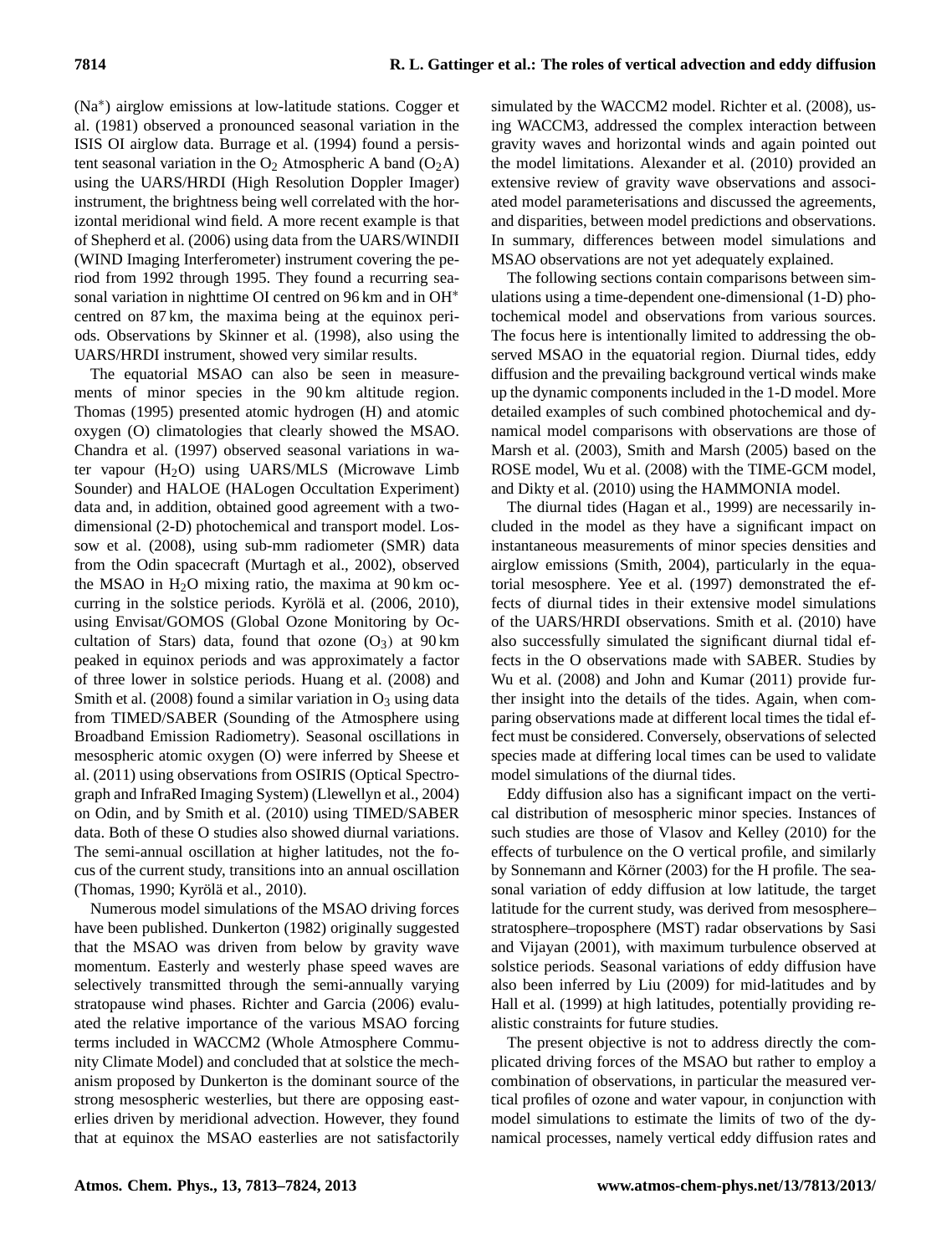background vertical winds. The model "solution" entails adjusting both the vertical background wind and vertical eddy diffusion rates until the model ozone and water vapour vertical profiles match the observed ozone and water profiles. The rationale for the final choice of the observed seasonal variations of ozone and water vapour vertical profiles is discussed. The validity of these two "input constraints" is crucial to achieving the objective of determining the eddy diffusion rate and the vertical background wind. Two simulation periods are discussed, one for near-equinox conditions and one for near-solstice conditions, that is, the two extremes of the MSAO phenomenon. As an independent check on the MSAO model simulations the seasonal variation of model airglow emissions is compared against observed variations.

#### **2 MSAO data driving the model simulation**

As mentioned above, knowledge of the seasonal variation of the  $H_2O$  mixing ratio in the equatorial 90 km region is fundamental to the current study. Various observations are compared here and their merits briefly discussed. A strong equatorial MSAO was observed in the  $H<sub>2</sub>O$  mixing ratio by Lossow et al. (2008) with the 90 km mixing ratio varying from approximately 0.1 ppm in April to approximately 0.4 ppm in July. The upper altitude limit of their published profiles is 100 km. Considerable averaging over many individual limb profiles was required in order to achieve the published height profiles. A similar equatorial seasonal variation was observed in the  $H<sub>2</sub>O$  profiles measured with the MLS instrument on the Aura spacecraft (McCormack et al., 2008). At solstice the Aura group recommended an  $H_2O$ mixing ratio at 90 km of approximately 1 ppm. The upper altitude limit of the  $H<sub>2</sub>O$  Aura observations being approximately 90 km suggests caution in using the Aura results as the input for the current 90 km simulations. Equatorial observations of the MSAO in  $H<sub>2</sub>O$  were also obtained with the ACE-FTS (Fourier Transform Spectrometer) instrument on SCISAT (Bernath et al., 2005). They observed the mixing ratio to increase from approximately 0.1 ppm at 90 km in April to approximately 0.6 ppm in August. The ACE-FTS observations, in solar occultation, extend to approximately one scale height above 90 km, with single profile measurement accuracy at 90 km exceeding that of the other two measurements referenced above. In the current study the equatorial MSAO in  $H<sub>2</sub>O$  is taken from the ACE-FTS observations. This represents a compromise amongst the three results referenced here. For the model initial conditions the ACE-FTS  $H<sub>2</sub>O$  profiles from approximately 15◦ N to 15◦ S are averaged over approximately 5 days, that is, the time it takes for the ACE-FTS observations to traverse that latitude range. Since the simulation here is based on a 1-D model, the effects of latitudinal gradients are not included in the model. For the range from 15 to 30 $\degree$  S the average ACE-FTS H<sub>2</sub>O mixing ratio for April, at 90 km altitude, is approximately 0.1 ppm, the same as in the region spanning the Equator. For 15–30◦ N the average is approximately 0.13 ppm. These measured changes with latitude do not significantly affect the final conclusions.

For the seasonal variation of the  $O_3$  profiles in the upper mesosphere the chosen reference measurements are the nighttime observations of Kyrölä et al. (2006, 2010) made with the GOMOS instrument on Envisat. Their  $O_3$  profiles, based on a direct measurements of stellar occultation, extended to an upper altitude of approximately 100 km. At  $90 \text{ km}$  the observed  $O_3$  density peaked in equinox periods and was approximately a factor of three lower in solstice periods. Since  $O_3$  is a short-lived species at 90 km, relative to O and H, and since nighttime  $O_3$  densities are driven by O and H, and by temperature,  $O_3$  can also be used as a probe for the longer-lived O and H species.

The H profiles assumed in the model initial conditions were determined using data from Thomas (1990, 1995), who constructed a seasonal and latitudinal climatology for H, as well as for O, from the Solar Mesosphere Explorer (SME) observations. The SME equatorial H densities near the mesopause at solstice were approximately twice as large as at equinox. For similar conditions Xu et al. (2012) inferred an H seasonal variation of a factor of three using the SABER dataset. Sharp and Kita (1987) made a direct measurement of the H profile, but at mid-latitudes and so not as relevant for the present purposes. Ultimately, the model simulation of H is derived from the measured H2O profile combined with the solar photodissociation by Lyman- $\alpha$  with the input solar flux obtained from the LASP Solar Irradiance Data Center. Relating to mesospheric odd H species, Shapiro et al. (2012) documented the direct connection between ground-state hydroxyl (OH) and  $H_2O$  densities and the Lyman- $\alpha$  variation with the 27-day solar rotation cycle.

Seasonal variations of vertical profiles of O (Sheese et al., 2011) are also included in the model analysis as initial conditions with data from the OSIRIS instrument on Odin. The O densities are derived from observed  $O_2$  A-band vertical profiles following the method of McDade et al. (1986). The derived seasonal variations are similar to those observed by Thomas (1995) and by Xu et al. (2012).

The background atmosphere assumed in the simulation is based on the ACE-FTS measurements of temperature and density that are in general agreement with the NRL-MSISE-00 model estimates by Picone et al. (2002). In the current work only two specific times are considered, April and August. These times sample approximately the maxima and the minima of the MSAO seasonal variation. The choices are driven by the times when the ACE-FTS limb occultations are transiting the equatorial region.

The eddy diffusion at equatorial latitudes is one of the derived parameters in this study. As an initial condition in the model the seasonal variation of eddy diffusion obtained from the MST radar results by Sasi and Vijayan (2001) was assumed. They observed a maximum in turbulence at solstice with an eddy diffusion rate of approximately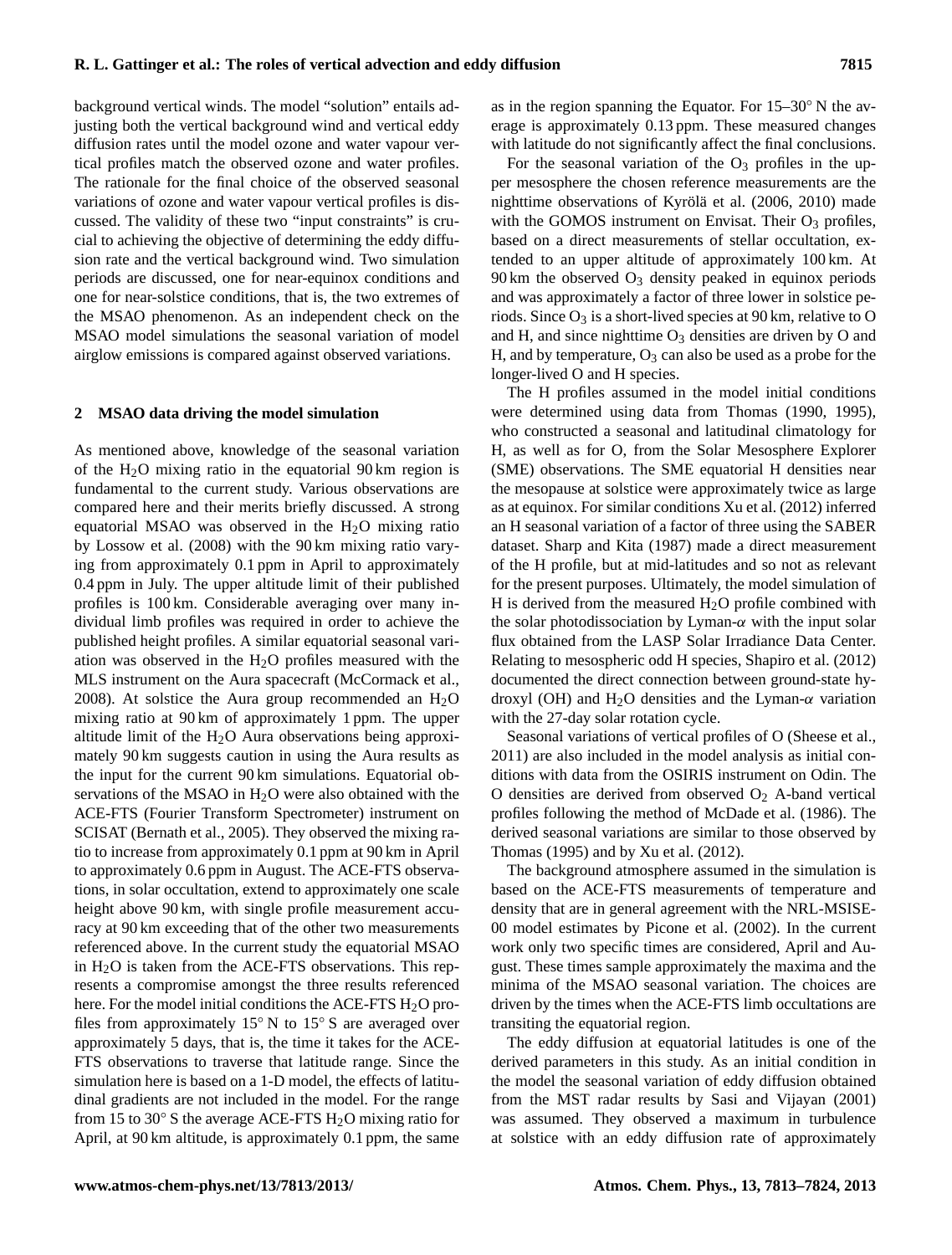$2 \times 10^6$  cm<sup>2</sup> s<sup>-1</sup> at 90 km altitude and a minimum of approximately  $3 \times 10^5$  cm<sup>2</sup> s<sup>-1</sup> at equinox. Qian et al. (2009) adopted a very similar eddy diffusion pattern for the lower boundary of their TIE-GCM simulation of the seasonal variation of the thermosphere. Numerous model runs were conducted here with the eddy diffusion rate iteratively adjusted, in combination with adjustments to the vertical advection rate, until the model  $H_2O$  and  $O_3$  profiles matched the observed profiles discussed above. As discussed in the following sections the observed values for eddy diffusion rates are similar to the final model-derived values of  $4 \times 10^5$  cm<sup>2</sup> s<sup>-1</sup> for April and  $1 \times 10^6$  cm<sup>2</sup> s<sup>-1</sup> for August, the values required to obtain the match.

The impact of vertical advection on species profiles is also included in the model. Beginning with an extensive horizontal wind model based on comprehensive observations Portnyagin et al. (2010) derived seasonal vertical wind profiles as a function of latitude. Their analysis was based on monthly means of zonally averaged meridional winds. For April in the equatorial region they inferred a prevailing downward wind of approximately 0.5 cm s−<sup>1</sup> at 90 km altitude and for July a similar but upward wind. Unfortunately, their estimated errors for the derived vertical winds were of comparable magnitude. Richter and Garcia (2006, their Fig. 5), using WACCM2, inferred the equatorial upward advection for August to be larger than for April. Fauliot et al. (1997) derived equatorial prevailing vertical winds using UARS/WINDII data, the inferred values being in the range of 1 cm s−<sup>1</sup> . Chandra et al. (1997) found from their 2-D model that the 77 km altitude prevailing vertical winds at  $45°$  N varied from approximately null in April to  $0.5 \text{ cm s}^{-1}$  upwards in August. The current model simulations also include the equatorial diurnal tides which exhibit an oscillating vertical component, in contrast to the prevailing vertical wind. According to Hagan et al. (1999) the tidal vertical wind amplitude for April is approximately 20 % larger than for August. Based on the disparities amongst the various derived vertical advection rates it would appear that the actual values are very uncertain. For the model initial conditions a prevailing upward wind of  $0.5 \text{ cm s}^{-1}$  was arbitrarily assumed. Again, numerous model runs were conducted with the prevailing vertical wind iteratively adjusted, along with adjustments to eddy diffusion rates, until the model  $H_2O$  and  $O_3$ profiles matched the observed profiles described above. From discussions in the following sections the final model prevailing vertical winds required are  $0.1 \text{ cm s}^{-1}$  upward in April and  $0.8 \text{ cm s}^{-1}$  upward in August.

The details of the model photochemistry and dynamics are briefly described below. Starting with the various initial conditions, diurnal simulations were conducted for the April near-equinox conditions and for August. Simulations were conducted over a period of ten model days to check for approximate convergence to a diurnally repeating steady state. Diurnal variations of the altitude profiles for a number of species for model days seven and eight are presented. Interactions between photochemical effects and dynamical effects, including molecular diffusion, eddy diffusion and diurnal migrating tides, are explored.

# **3 Simulations of the relevant species profiles**

As mentioned above the simulations are performed with a time-dependent 1-D model including photochemical and dynamical components tailored to the mesosphere and lower thermosphere. Time-varying solutions are obtained for O,  $O_3$ ,  $O_2(^1\Delta)$ , H, molecular hydrogen (H<sub>2</sub>), H<sub>2</sub>O, OH, perhydroxyl (HO<sub>2</sub>), hydrogen peroxide (H<sub>2</sub>O<sub>2</sub>), carbon monoxide (CO) and carbon dioxide (CO<sub>2</sub>). The underlying photochemical continuity equations are described in detail by Brasseur and Solomon (2005). Adopted reaction rates follow those given by Sander et al. (2011). Solar flux and photolysis cross sections cover the 116–725 nm spectral range. For water vapour and molecular oxygen particular attention is paid to the important roles played by solar radiation at Lyman- $\alpha$  (Lewis et al., 1983; Chabrillat and Kockarts, 1997) and in the Schumann–Runge bands (Kockarts, 1994). Lyman-α flux values are obtained from the SORCE compilations. Diurnally varying photolysis rates are recalculated at 1° solar elevation angle increments and at 1 km intervals throughout the model range. The numerical integration algorithms are designed to deal with the wide range of time constants exhibited by the mesospheric chemical reactions, from the fast catalytic recycling of  $OH<sub>x</sub>$  in the removal of odd oxygen to the slow rate of odd hydrogen production and removal near the mesopause.

The continuity equations describing eddy diffusion and molecular diffusion are also provided by Brasseur and Solomon (2005). A tri-diagonal matrix formulation covering the altitude range is solved for the longer-lived species, namely O, H,  $H_2$ ,  $H_2O$ , CO and CO<sub>2</sub>. The thermospheric model results of Tian et al. (2008) are used as a check on the simulated H densities at the model upper boundary, in the 110 km range.

For the numerical simulation of vertical winds and diurnal tides the non-linear nature of atmospheric vertical distribution poses a problem. Holton (2004) and Brasseur and Solomon (2005) listed mathematical techniques that have been used, with partial success, to introduce vertical advection. Building on previous approaches, non-linear fitting methods for each species are employed in the current model to simulate vertical transport across layer intersections. Tests over periods longer than the 10-day simulation reported here were conducted to ensure residual numerical error propagation was less than a few percent. For the 1-D model the diurnal tidal phases and amplitudes for April and for August are from Hagan et al. (1999). The tides are included as both temperature oscillations and vertical wind oscillations.

As quoted above, from the simulations presented here, which are intended to provide agreement with the MSAO observations, the model-derived 90 km vertical eddy diffusion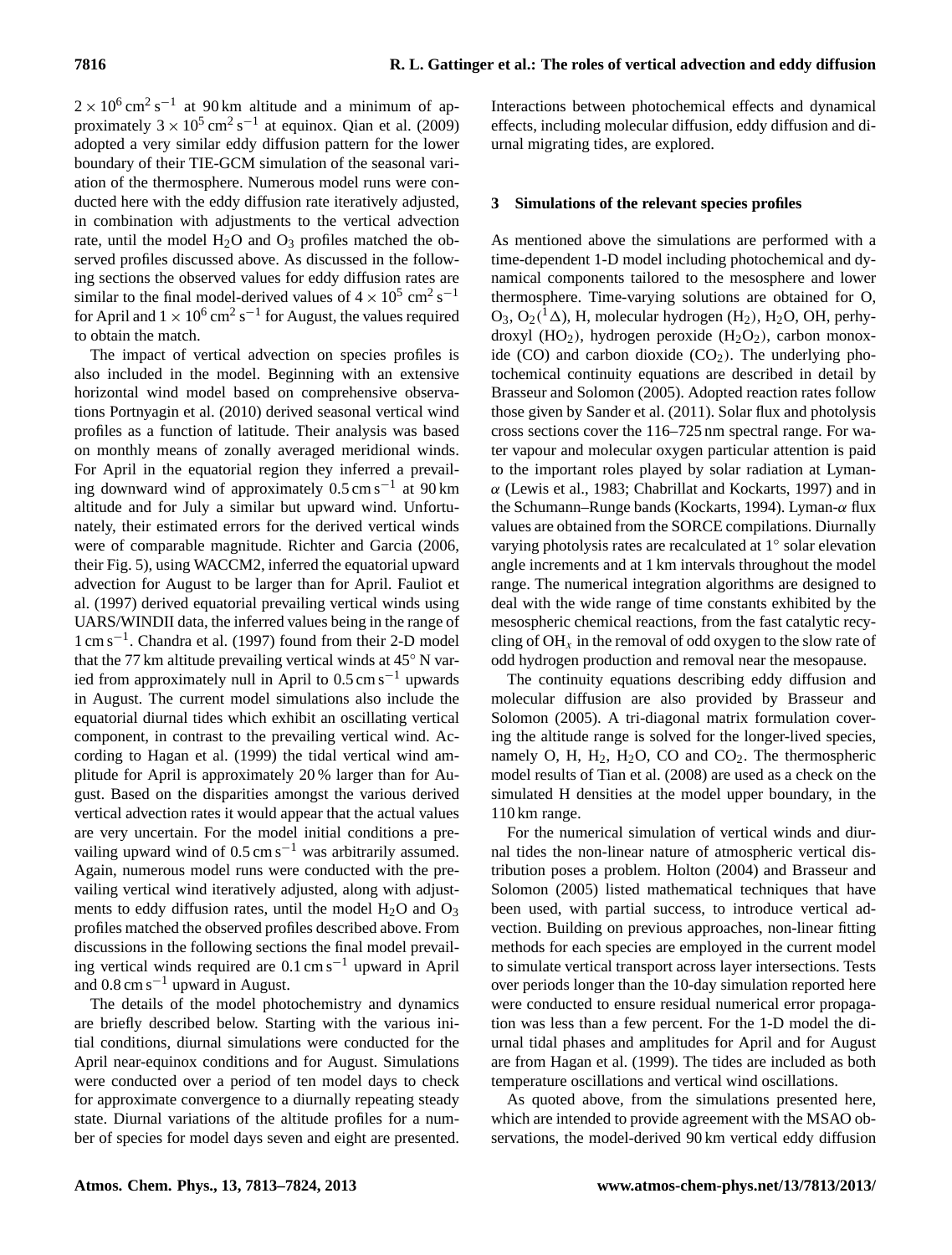

Fig. 1a. H<sub>2</sub>O profiles for model days seven through eight for April equatorial conditions. The model initial conditions are from the ACE-FTS occultation measurements. The effect of the diurnal tide is apparent.

rates are  $4 \times 10^5$  cm<sup>2</sup> s<sup>-1</sup> and  $1 \times 10^6$  cm<sup>2</sup> s<sup>-1</sup> for April and August, respectively. The derived background vertical advection in the 90 km region is upwards at  $0.1 \text{ cm s}^{-1}$  for April and 0.8 cm s−<sup>1</sup> for August. This combined effect of eddy diffusion and vertical advection on the measured species profiles is investigated further in a later section.

Since H<sub>2</sub>O is one of the major drivers in uppermesospheric photochemistry, via the catalytic role of odd H, a more detailed discussion of the MSAO begins here with model simulations of  $H<sub>2</sub>O$  profiles for April nearequinox conditions (Fig. 1a) and August near-solstice conditions (Fig. 1b). Note the change in scale between Fig. 1a and b, and likewise for subsequent figure pairs. For the model H2O initial conditions the average of sunrise and sunset ACE-FTS profiles is assumed. This is commensurate with numerical integration beginning at local noon in the model. Time-dependent solutions for the  $H<sub>2</sub>O$  profiles include all dynamical terms and relevant photochemical reactions. As discussed later, differences between ACE-FTS sunrise and sunset  $H_2O$  profiles are apparent, a clear manifestation of the diurnal tidal effect. The model solutions in Fig. 1a and b likewise clearly show the diurnal tidal effect. The steep drop in the April  $H<sub>2</sub>O$  mixing ratio from 80 km to 90 km is very pronounced compared with the August profile. This difference is one of the indicators for seasonal changes in upper-mesospheric dynamics.

From these  $H_2O$  profiles come the model H profiles shown in Fig. 2a for April and b for August. The April H densities are approximately two-thirds the August values over most of the altitude region. From 88 to 100 km the H mixing ratio is approximately constant, in agreement with model calculations by Sonnemann and Körner (2003), so reducing the signature of the diurnal tide. Around 85 km, where the H mixing ratio does change appreciably with altitude, the H density exhibits a diurnal tidal effect with maximum H values occurring



Fig. 1b. H<sub>2</sub>O profiles for model days seven through eight for August equatorial conditions. Note the scale is 1.32 times larger than in Fig. 1a. The August  $90 \text{ km H}_2O$  mixing ratio is approximately five times larger than for April.

several hours after ground-level sunset. Below 80 km the H density is driven primarily by photochemistry, with the density increasing in the afternoon hours, thus replacing the loss of odd H species that occurred during the previous night.

The model O profiles for April are shown in Fig. 3a and for August in Fig. 3b. The maximum O densities for August are approximately one-half those for April. The diurnal tides are again apparent. Above 100 km the effects of the semi-diurnal tides, also included in the 1-D model simulation, are readily seen.

Model  $O_3$  profiles for April are shown in Fig. 4a and for August in b. Again the diurnal tides are obviously present, but are more complex than for O as a result of the strong temperature dependence of the  $O/O<sub>3</sub>$  partitioning. The temperature minimum, which occurs near 05:00 local time (LT), results in an increase in the  $O_3$  density relative to O. The maximum model  $O_3$  densities for August are less than onehalf those for April.

The results for  $H_2O$ , H, O and  $O_3$ , in Fig. 1 through 4 are compared in a later section with the MSAO observations. However, since the comparisons with observations are tied to the specific local times of the observations from multiple satellites, the diurnal tides are discussed first. The impact of the diurnal tides can be significant, especially in the upper mesosphere and lower thermosphere. In addition the phase of the tides is altitude dependent, which further complicates comparisons involving multiple species.

# **4 Checking the model diurnal tides**

The diurnal variation of O shown in Fig. 3a for April conditions and in Fig. 3b for August conditions provides an opportunity to check the validity of the simulated tides. The local time phases of the model O tides as a function of altitude can be compared with the diurnal variations described by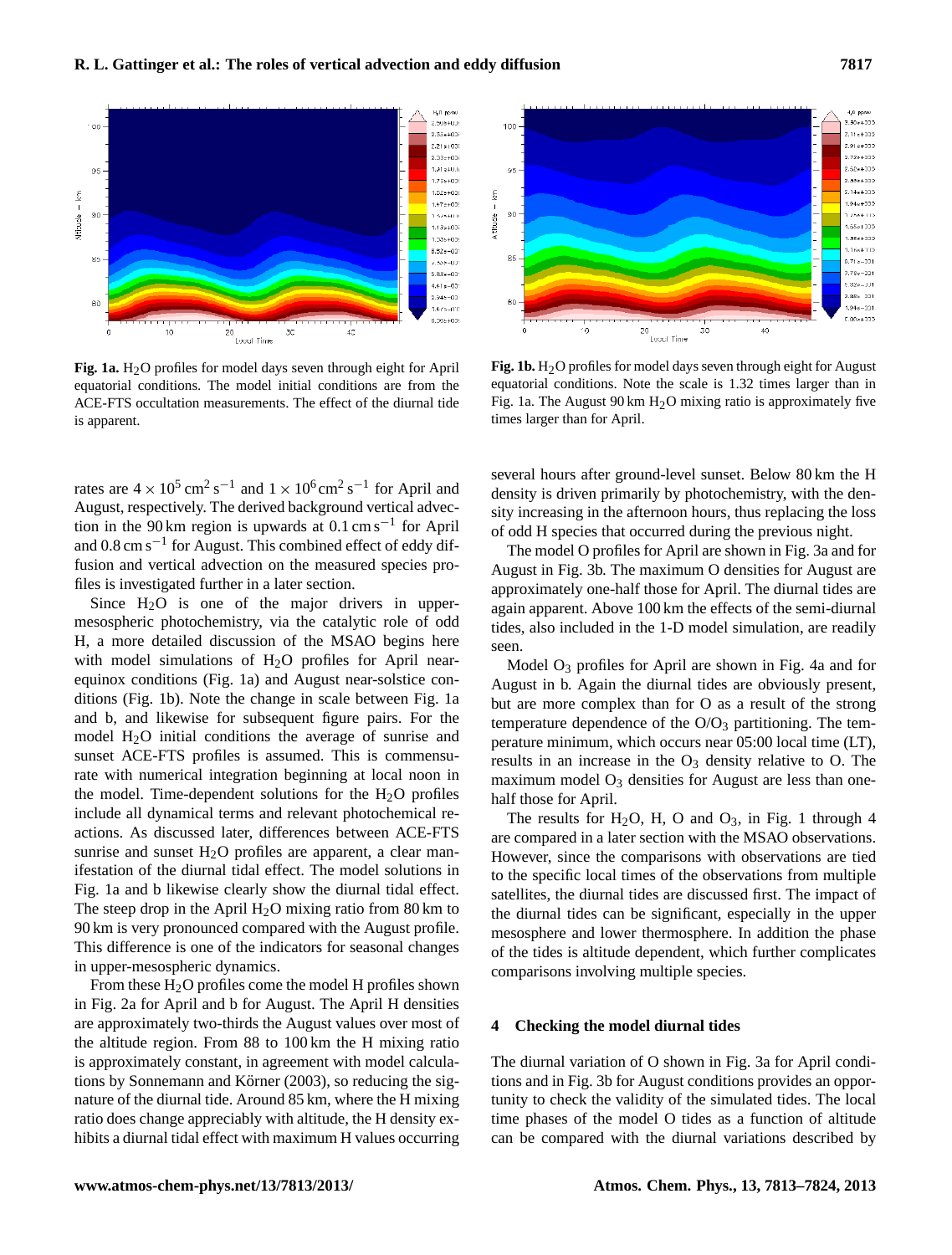

**Fig. 2a.** Simulated H for model days seven through eight for April at the Equator. The dominant determining factors are the  $H<sub>2</sub>O$  mixing ratio, from the ACE-FTS measurements, and the Lyman- $\alpha$  flux from the SORCE dataset.



**Fig. 2b.** Model H for model days seven through eight for August at the Equator. Note the scale is 1.12 times larger than in Fig. 2a. From 85 to 90 km the April H values are approximately two-thirds the August values.

Smith et al. (2010) for O derived from the SABER observations. Beginning at 82 km, for equatorial vernal equinox, the O maximum from SABER data occurs between 23:00 LT and 02:00 LT (their Fig. 3), while for the current model it occurs between 21:00 LT and 01:00 LT (Fig. 3a). Switching to the O minimum SABER results show that it is at 94 km between 00:00 LT and 04:00 LT (their Fig. 4), while from Fig. 3a the minimum at 94 km is between 00:00 LT and 03:00 LT. Similarly, the equatorial O tides derived from the UARS/WINDII observations by Russell et al. (2005) show a maximum at 82 km between 20:00 LT and 01:00 LT (their Fig. 8) and a minimum at 94 km between 00:00 LT and 05:00 LT (their Fig. 8). The agreement between the model and the observations is within 02:00 LT.

The effects of diurnal tides are also clearly seen in the ACE-FTS sunrise versus sunset profiles for  $H_2O$  and for CO (Fig. 5a). These species show a marked change in mixing



**Fig. 3a.** Local time variation of O for model days seven through eight in the April equatorial region. The effects of the diurnal tides are evident. The tidal phases compare well with the SABER O observations by Smith et al. (2010) and Russell et al. (2005).



**Fig. 3b.** Local time variation of O for model days seven through eight in the equatorial region for August. The effects of the diurnal tides are again evident. Note the scale is 2.28 times smaller than in Fig. 3a. The maximum O densities are less than one-half those for April in Fig. 3a.

ratio with altitude in the upper mesosphere and are consequently sensitive to the altitude shift caused by diurnal tides. Hence, these observed diurnal changes afford a further opportunity to validate the simulation of the diurnal tides. The model  $H_2O$  tides in Fig. 1a are out of phase with the model CO tides in Fig. 5b. This is expected since in the 90 km region the  $H_2O$  mixing ratio decreases with increasing altitude, while the CO mixing ratio increases with altitude. The phases of the model tides in Fig. 1a and b are in approximate agreement with those of Fig. 5a. With the phases of the model tides appearing to be valid, comparisons using local-time-dependent observations of the MSAO are discussed in the next section.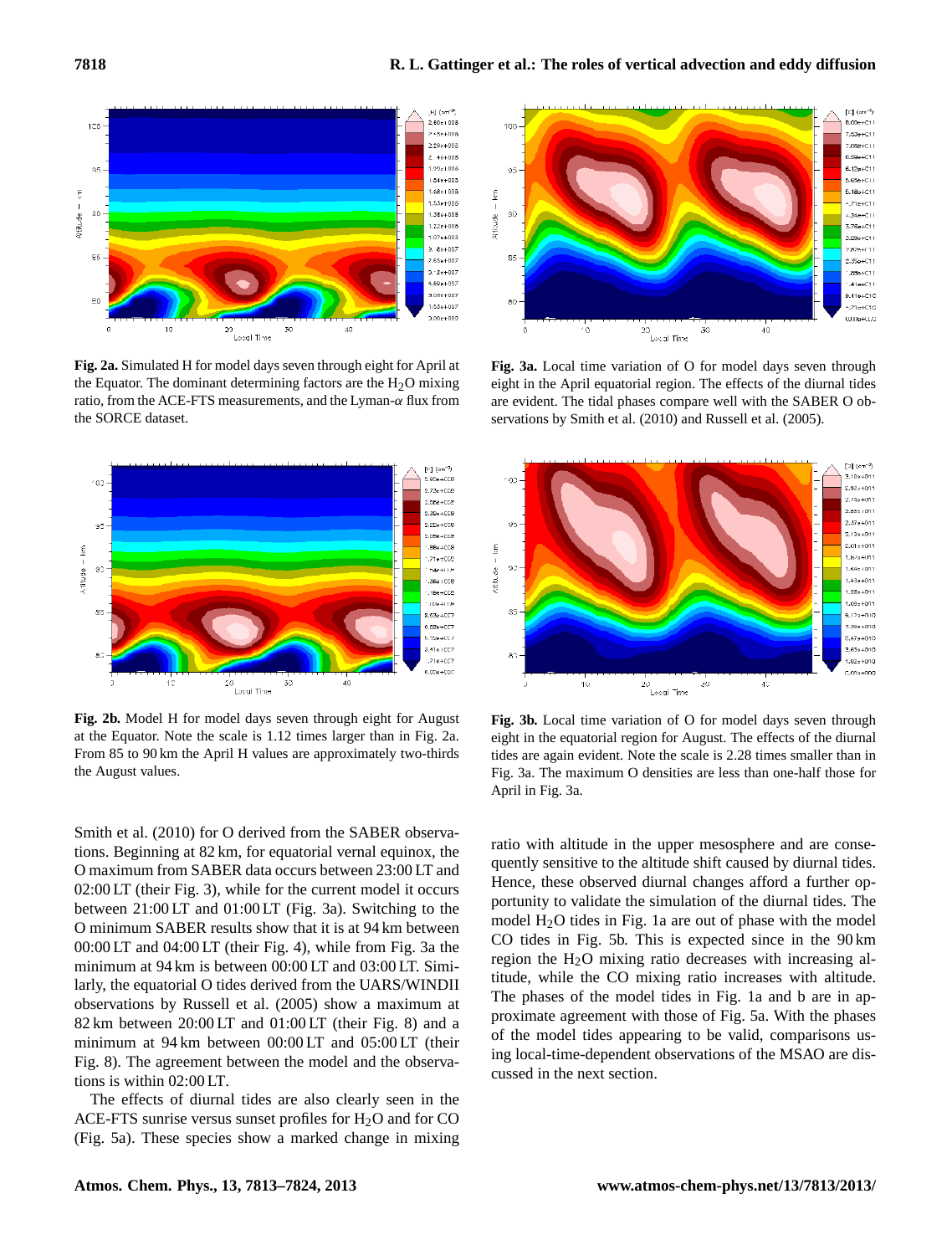

**Fig. 4a.** Local time variation of  $O_3$  for model days seven through eight in the equatorial region for April. The effects of the diurnal tides are again evident. The large increase in  $O<sub>3</sub>$  just before sunrise is co-located with the diurnal temperature minimum and indicates the change in the O and  $O_3$  partitioning with temperature.



**Fig. 4b.** Local time variation of  $O_3$  for model days seven through eight in the equatorial region for August. The effects of the diurnal tides are again evident. Note the scale is 1.98 times smaller than in Fig. 4a. The August  $O_3$  densities are approximately one-third the April densities.

## **5 MSAO – model versus observations**

A persistent MSAO was observed in the nighttime  $O<sub>3</sub>$  density by Kyrölä et al. (2010) using the GOMOS instrument on the Envisat satellite. The multi-year observations, extending from 2002 through 2008, exhibit a dominant semi-annual component at 90 km at the Equator (Fig. 6). The maximum O<sub>3</sub> densities, about  $6 \times 10^8$  cm<sup>-3</sup>, occur just after equinox periods, while the minimum densities, about  $2 \times 10^8 \text{ cm}^{-3}$ , occur just after the solstice periods. The nighttime measurements are between 21:00 LT and 24:00 LT, determined by the Envisat constant local time orbit. The individual  $O_3$  density profiles extend up to approximately 100 km and clearly show the secondary peak near 90 km. The quasi-biennial oscillations noted by Shepherd et al. (2006) are not immedi-



**Fig. 5a.** ACE-FTS mixing ratio observations for April 2005 sunrise and sunset at the Equator showing the effects of the diurnal tides on CO and  $H_2O$ . The tides are out of phase, as expected, since the changes in mixing ratio profiles with altitude are of opposite sign.



**Fig. 5b.** Model diurnal tide for CO for April, days seven through eight, for comparison with the ACE-FTS sunrise/sunset observations. At 90 km altitude the sunrise mixing ratio is smaller than the sunset mixing ratio, as in Fig. 5a.

ately apparent in the GOMOS  $O_3$  observations in the equatorial region. Huang et al. (2008), using the SABER instrument on the TIMED satellite, also observed a strong seasonal variation in  $O_3$  at 90 km at the Equator. However, their maximum  $O_3$  viewing altitude is limited to approximately 90 km, and thus they do not delineate a secondary  $O_3$ density peak as definitively.

Ozone densities from the model simulations for April and for August are shown as the large squares in Fig. 6. These simulated densities are for the final derived eddy diffusion rates and background vertical advection rates indicated in the previous section.

A further comparison is included here, this one between model OH<sup>∗</sup> and OSIRIS spectral observations of the MSAO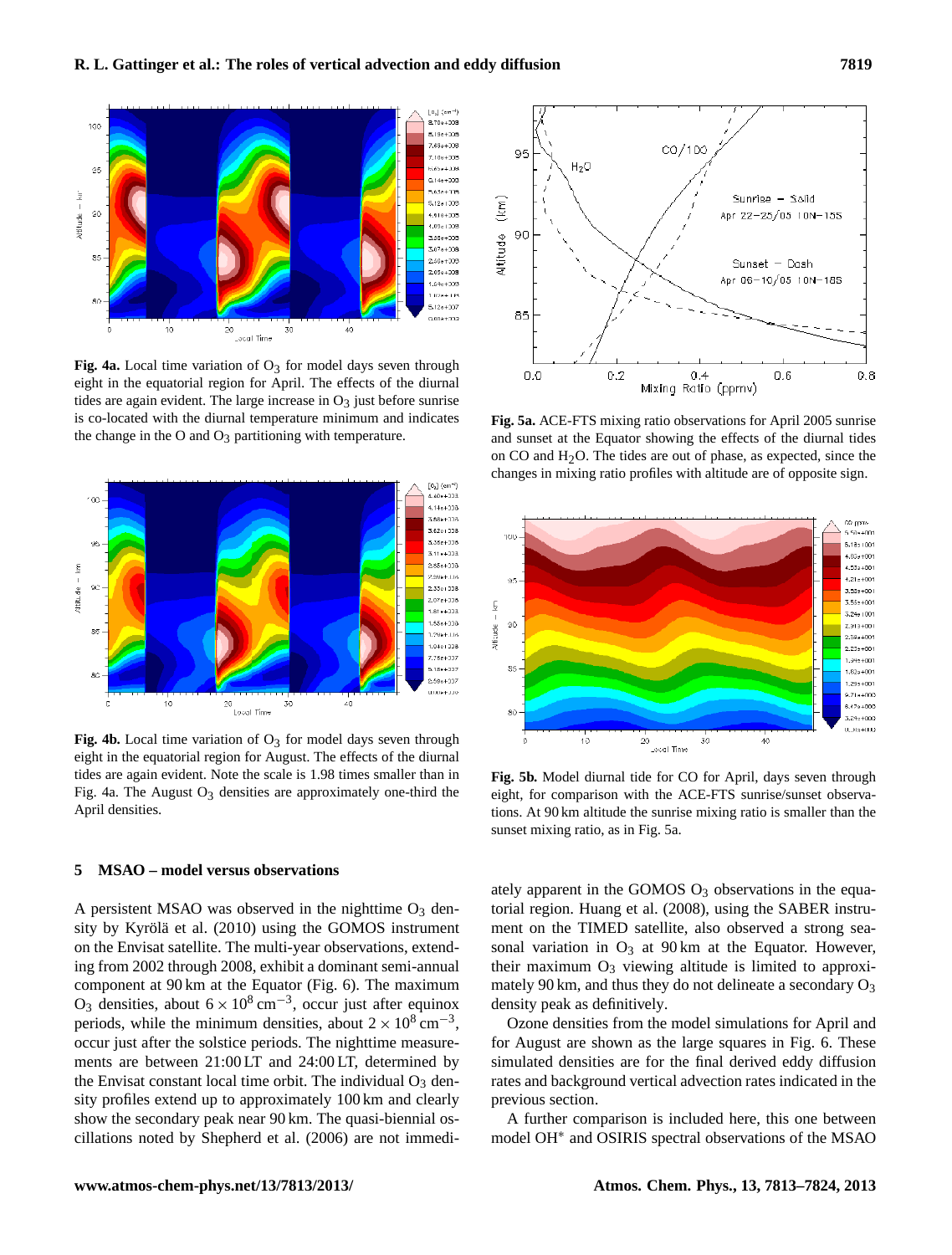

**Fig. 6.** The mesospheric semi-annual oscillation of  $O_3$  density observed by the GOMOS instrument for nighttime conditions is shown. Monthly averages are included where available for years from 2003 to 2008. The two large squares indicate the model  $O_3$ densities for April "near-equinox" and August "near-solstice" conditions for approximately 23:00 LT with eddy diffusion and background vertical winds derived from the model. Symbols for 2003 to 2008, respectively: plus sign, asterisk, period, diamond, triangle, and square.



**Fig. 7a.** Model OH<sup>∗</sup> 9-4 volume emission rates for April, days seven through eight, from model  $[O_3]$  and  $(H)$  values. Rates are from Adler-Golden (1997). VER units are in photons cm<sup>-3</sup> s<sup>-1</sup>.

for the OH<sup>∗</sup> 9-4 Meinel emission band. Model volume emission rate (VER) profiles of OH<sup>∗</sup> 9-4 band total are shown for April in Fig. 7a and for August in Fig. 7b. The  $OH^*$  product is determined from the model H and  $O_3$  profiles. The OH<sup>\*</sup> ( $v$ / = 9) nascent band fractional production  $(0.47)$  and the deactivation rates for  $O_2$ ,  $N_2$  and O are from Adler-Golden (1997). OH<sup>∗</sup> rotational line transition probabilities are from the tabulations by van der Loo and Groenenboom (2007, 2008). The seasonal variation of OH<sup>\*</sup> 9-4 obtained from the OSIRIS spectra observations is shown in Figure 8. Limb observations were converted to volume



**Fig. 7b.** Model OH<sup>∗</sup> 9-4 volume emission rates for August, days seven through eight, from model  $[O_3]$  and  $(H)$  values. Note the scale is 1.77 times smaller than in Fig. 7a. VER units are in pho- $\text{tons cm}^{-3} \text{ s}^{-1}.$ 

emission rate vertical profiles and then summed vertically to provide a reference to zenith observations. From the tabulations of Cosby and Slanger (2007) the observed OH<sup>∗</sup> 9-4 brightness varies from approximately 300 to 900 rayleighs  $(1R = 10^6 \text{ photons cm}^{-2} \text{ s}^{-1})$ , without regard for time and location. The two large square symbols in Fig. 8 indicate the model emission for April and for August at approximately 20:00 LT, which corresponds with the OSIRIS low-latitude observations. Both model and observation show a decreased OH<sup>∗</sup> from April to August although the ratios are different. Slightly better agreement is achieved by arbitrarily increasing the rate of removal of OH<sup>\*</sup> ( $v$ / = 9) by O by a factor of three (diamond symbols). As noted by Adler-Golden (1997) this rate is very uncertain. However, Smith et al. (2010) concluded that the collision rate with O must be reduced to satisfy the SABER O density measurements.

Some portion of the equatorial MSAO can arise from the seasonal variation of solar insolation. Model calculations indicate that in the 85–95 km region the April–August change in the photodissociation rate of  $O_2$  averaged over 24 h is less than 5 %. Similarly, seasonal changes in temperature can influence the  $O$ -to- $O_3$  ratio, and so impact the comparison here with the GOMOS  $O_3$  observations. Model simulations for the local time of the GOMOS observations, approximately 23 h, again yield an April–August change of less than 5 % in the 85–95 km region.

# **6 Interactions between vertical eddy diffusion and vertical advection**

The model results presented above, using August as an example for this discussion, are for the calculated eddy diffusion rates of  $1 \times 10^6$  cm<sup>2</sup> s<sup>-1</sup> at 90 km altitude and for a vertical advection of 0.8 cm  $s^{-1}$ . The impact of arbitrarily varying these two parameters is shown in Fig. 9. A grid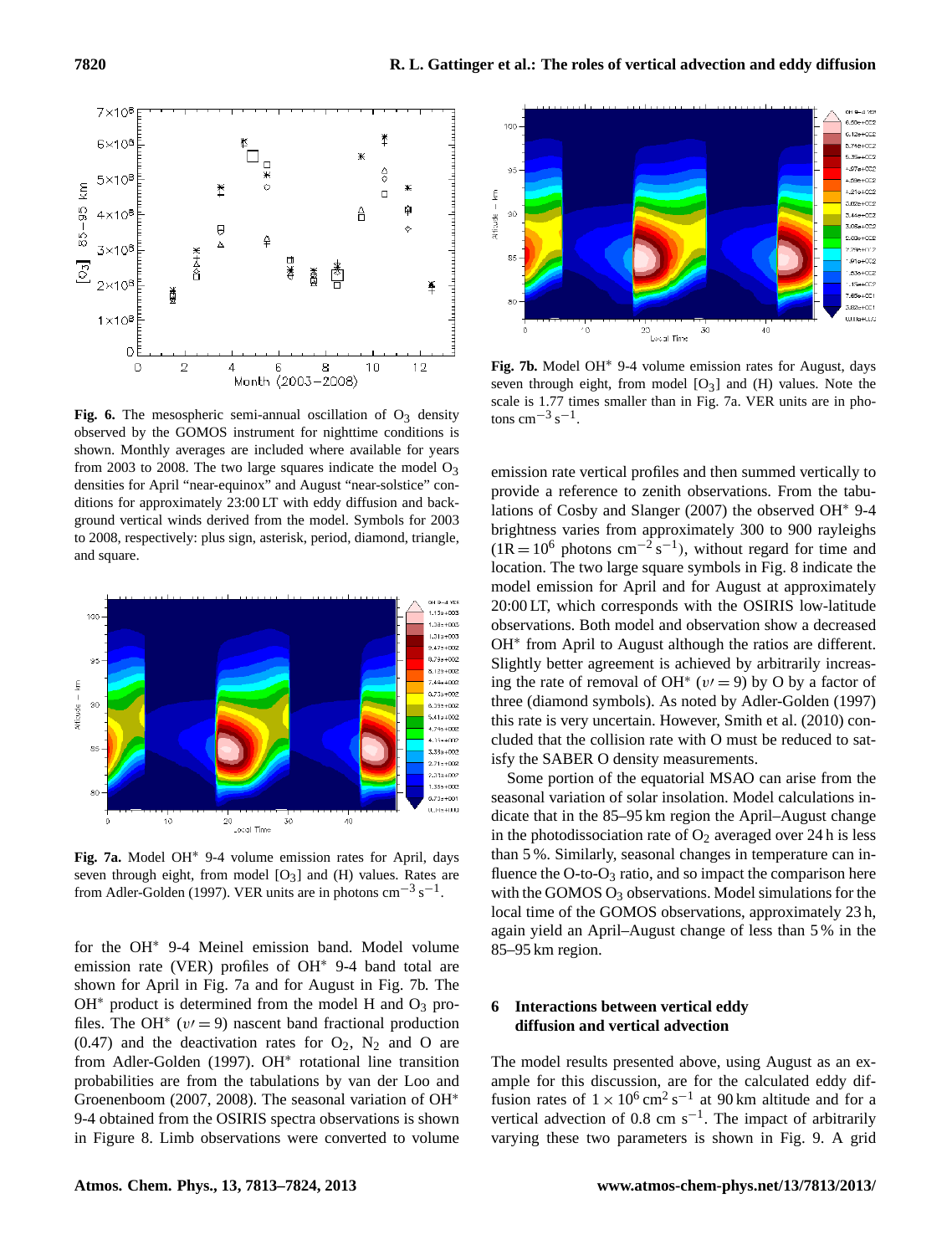

**Fig. 8.** Monthly averages of the OH<sup>∗</sup> 9-4 brightness, referred to zenith viewing, as observed by OSIRIS in the equatorial region from 2004 to 2011 (plus signs). The April and August model OH<sup>∗</sup> 9-4 brightness with rates from Adler-Golden (1997) are given by the square symbols. The diamond symbols are with the rate for OH<sup>\*</sup>  $(v = 9)$  removal by O arbitrarily scaled up by 3, near gas kinetic.

of model solutions was generated with the eddy diffusion rates arbitrarily increased, and decreased, by a factor of two, and for the vertical advection increased, and decreased, by 0.2 cm s<sup>-1</sup>. Reducing the eddy diffusion rate causes a decrease in the H<sub>2</sub>O mixing ratio at  $90 \text{ km}$  – the result of the ongoing loss of water vapour by Lyman-α photodissociation – and also decreases the  $O_3$  density, with less O being mixed downwards. Increasing the vertical advection increases the  $H<sub>2</sub>O$  mixing ratio at 90 km by moving  $H<sub>2</sub>O$ -rich air upwards and decreases  $O_3$  by moving O deficient air upwards. The measured  $H_2O$  mixing ratio and  $O_3$  density are indicated by the large square in Fig. 9. The width of the square is defined by the estimated  $H_2O$  measurement precision over the equatorial region and the height by that for  $O_3$ .

The final values for eddy diffusion and for vertical advection come close to simultaneously matching the measured  $H<sub>2</sub>O$  mixing ratio and  $O<sub>3</sub>$  density. However, the model solution diverges rapidly when either of these two parameters is changed. Based on the estimated measurement precision it would appear that, using the approach described here, the vertical advection can be determined to within  $0.1 \text{ cm s}^{-1}$ and the eddy diffusion rate to within  $2 \times 10^5$  cm<sup>2</sup> s<sup>-1</sup>.

These simulations suggest that dynamical effects including vertical advection and eddy diffusion are implicitly involved in the generation of the MSAO. Exactly how they are related to gravity wave momentum as discussed by Dunkerton (1982) three decades ago remains to be addressed.

## **7 Conclusions**

Observational data from a number of sources have been assembled to investigate the equatorial MSAO with the aid of a 1-D photochemical model that includes diurnal tides, vertical advection and eddy diffusion. The diurnal tides included in



**Fig. 9.** The relationship between the combined effects of assumed eddy diffusion rates and vertical advection and the model  $O_3$  density and H2O mixing ratio at an altitude of 90 km in August. The large square locates the  $H<sub>2</sub>O$  mixing ratio measured by ACE-FTS and the  $O_3$  density measured by GOMOS (see text). Plus signs are for an assumed vertical advection of 0.6 cm s−<sup>1</sup> , asterisks for  $0.8 \text{ cm s}^{-1}$  and triangles for 1.0 cm s<sup>-1</sup>. The dotted line is for an assumed eddy diffusion rate of approximately  $5 \times 10^5$  cm<sup>2</sup> s<sup>-1</sup>, the dashed line for  $1.0 \times 10^6$  cm<sup>2</sup> s<sup>-1</sup> and the dot-dash line for  $2 \times 10^{6}$  cm<sup>2</sup> s<sup>-1</sup>. On this grid of model simulations the closest match to the observations is for a calculated eddy diffusion rate of  $1 \times 10^6$  cm<sup>2</sup> s<sup>-1</sup> and a vertical advection of 0.8 cm s<sup>-1</sup>.

the simulation have been verified by comparison with a number of observed tidal signatures, in particular  $O, H_2O$  and  $CO$ diurnal variations. The two key measured parameters are the  $H<sub>2</sub>O$  mixing ratio and the  $O<sub>3</sub>$  density. From the ACE-FTS observations the  $H_2O$  mixing ratio at 90 km in the equatorial region is observed to increase by a factor of approximately five from April to August. From the GOMOS observations the  $O_3$  density at 90 km at the Equator is found to decrease by approximately a factor of three from April to August.

The 1-D model is also used to investigate the impact of these observed seasonal variations. The analysis suggests that by constraining the model with the measured input parameters, namely the  $H_2O$  mixing ratio and the  $O_3$  density, it is possible to derive unique values for the vertical advection rate and the eddy diffusion rate. For August, at the Equator and 90 km altitude, an eddy diffusion rate of approximately  $1 \times 10^6$  cm<sup>2</sup> s<sup>-1</sup> and vertical advection of approximately 0.8 cm s<sup>-1</sup> are inferred from the 1-D model. For April the corresponding values are approximately  $4 \times 10^5$  cm<sup>2</sup> s<sup>-1</sup> and 0.1 cm s−<sup>1</sup> . Even though the 1-D model solution here is limited in scope, the uncertainty in the derived eddy diffusion rates is estimated to be less than  $2 \times 10^5$  cm<sup>2</sup> s<sup>-1</sup> and in vertical advection to be less than  $0.1 \text{ cm s}^{-1}$ . Assuming this approach to inferring mesopause dynamics withstands further testing, the technique will markedly improve the measurement accuracy of vertical advection and eddy diffusion.

As a further check of the model results the simulated OH<sup>∗</sup> 9-4 band emission, using model H and  $O_3$  densities, was compared with the seasonal variation of the OH<sup>∗</sup> 9-4 band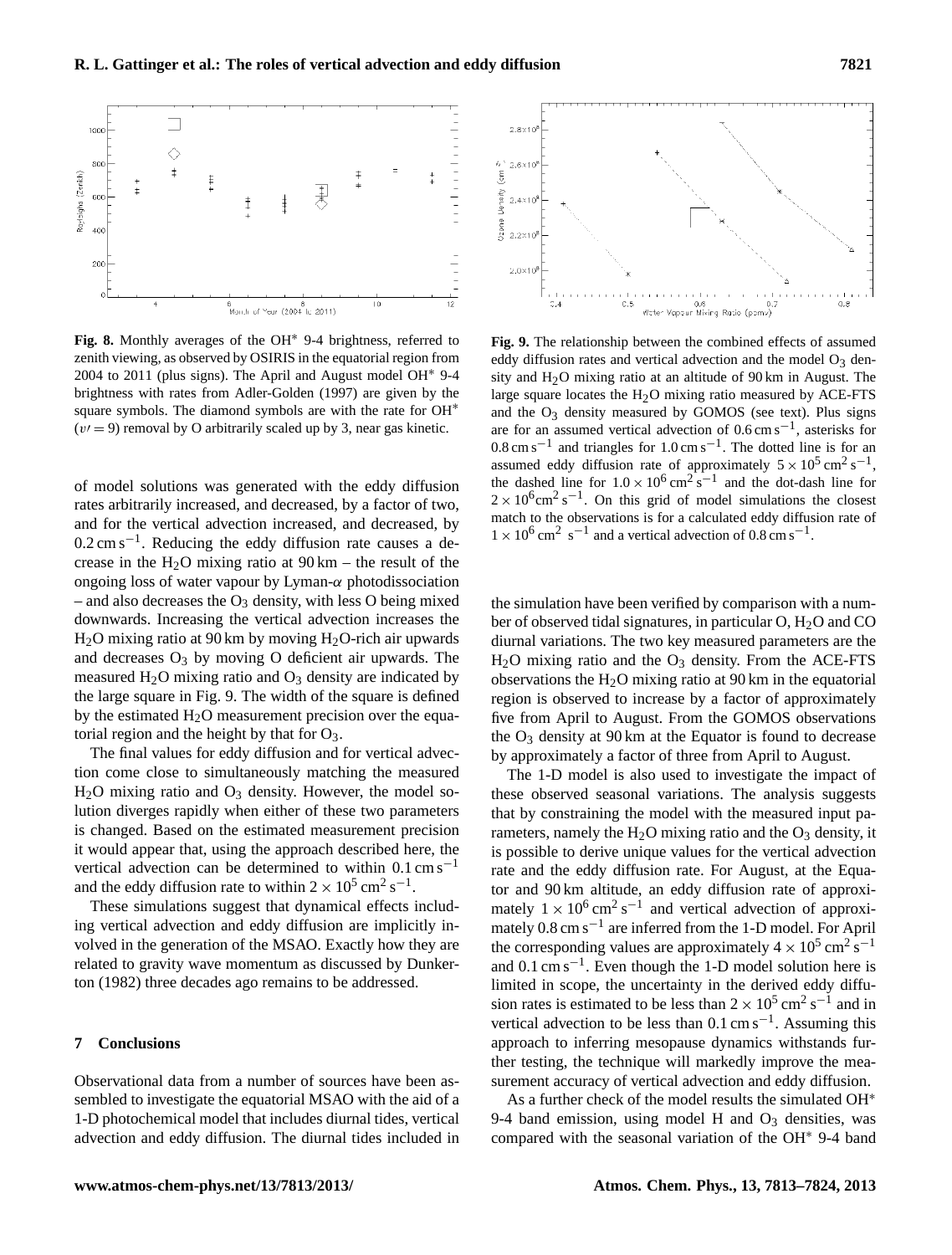observed by OSIRIS. Agreement of the trend in the seasonal variation was satisfactory, while agreement in absolute brightness was poor.

It is apparent that the analysis presented here should be extended to latitudes outside the equatorial region to yield further insights into vertical advection and eddy diffusion. The process would benefit considerably if in future missions all the relevant parameters were measured simultaneously.

*Acknowledgements.* The Atmospheric Chemistry Experiment (ACE), also known as SCISAT-1, is a Canadian-led mission mainly supported by the Canadian Space Agency and the Natural Sciences and Engineering Research Council of Canada. Odin is a Swedish-led satellite project funded jointly by Sweden (SNSB), Canada (CSA), France (CNES) and Finland (Tekes). GOMOS on board ENVISAT is funded through the European Space Agency. The work of E. Kyrölä was supported by the Academy of Finland through the project MIDAT (#134325 ).

### Edited by: A. Richter

### **References**

- Adler-Golden, S.: Kinetic parameters for OH nightglow modeling consistent with recent laboratory experiments, J. Geophys. Res., 102, 19969–19976, doi[:10.1029/97JA01622,](http://dx.doi.org/10.1029/97JA01622) 1997.
- Alexander, M. J., M. Geller, C. McLandress, S. Polavarapu, P. Preusse, F. Sassi, K. Sato, S. Eckermann, M. Ern, A. Hertzog, Y. Kawatani, M. Pulido, T. A. Shaw, M. Sigmond, R. Vincent, and Watanabe, S.: Recent developments in gravity-wave effects in climate models and the global distribution of gravity-wave momentum flux from observations and models, Q. J. R. Meteorol. Soc., 136, 1103–1124, doi[:10.1002/qj.637,](http://dx.doi.org/10.1002/qj.637) 2010.
- Bernath, P. F., C. T. McElroy, M. C. Abrams, C. D. Boone, M. Butler, C. Camy-Peyret, M. Carleer, C. Clerbaux, P.-F Coheur, R. Colin, P. DeCola, M. De Maziere, J. R. Drummond, D. Dufour, ` W. F. J. Evans, H. Fast, D. Fussen, K. Gilbert, D. E. Jennings, E. J. Llewellyn, R. P. Lowe, E. Mahieu, J. C. McConnell, M. McHugh, S. D. McLeod, R. Michaud, C. Midwinter, R. Nassar, F. Nichitiu, C. Nowlan, C. P. Rinsland, Y. J. Rochon, N. Rowlands, K. Semeniuk, P. Simon, R. Skelton, J. J. Sloan, M.- A. Soucy, K. Strong, P. Tremblay, D. Turnbull, K. A. Walker, I. Walkty, D. A. Wardle, V. Wehrle, R. Sander, and Zou, J.: Atmospheric Chemistry Experiment (ACE): mission overview, Geophys. Res. Lett., 32, L15S01, doi[:10.1029/2005GL022386,](http://dx.doi.org/10.1029/2005GL022386) 2005.
- Brasseur, G. P. and Solomon, S.: Aeronomy of the Middle Atmosphere, Springer, Dordrecht, the Netherlands, 2005.
- Burrage, M. D., N. Arvin, W. R. Skinner, and Hays, P. B.: Observations of the  $O_2$  atmospheric band nightglow by the High Resolution Doppler Imager, J. Geophys. Res., 99, 15017–15023, 1994.
- Chabrillat, S. and Kockarts, G.: Simple parameterization of the solar Lyman-alpha line, Geophys. Res. Lett., 24, 2659–2662. 1997.
- Chandra, S., C. H. Jackman, E. L. Fleming, and Russell III, J. M.: The seasonal and long term changes in mesospheric water vapor, Geophys. Res. Lett., 24, 639–642, 1997.
- Cogger, L. L, R. D. Elphinstone, and Murphree, J. S.: Temporal and latitudinal 5577 Å airglow variations, Can. J. Phys., 59, 1296– 1307, 1981.
- Cosby, P. C. and Slanger, T. G.: OH spectroscopy and chemistry investigated with astronomical sky spectra, Can. J. Phys., 85, 77– 99, 2007.
- Dikty, S., Schmidt, H., Weber, M., von Savigny, C., and Mlynczak, M. G.: Daytime ozone and temperature variations in the mesosphere: a comparison between SABER observations and HAMMONIA model, Atmos. Chem. Phys., 10, 8331–8339, doi[:10.5194/acp-10-8331-2010,](http://dx.doi.org/10.5194/acp-10-8331-2010) 2010
- Dunkerton, T. J.: Theory of the mesopause semiannual oscillation, J. Atmos. Sci., 39, 2682–2690, 1982.
- Fauliot, V., Thuillier, G., and Vial, F.: Mean vertical wind in the mesosphere-lower thermosphere region, (80–120 km) deduced from the WINDII observations on board UARS, Ann. Geophys., 15, 1221–1231, 1997,

[http://www.ann-geophys.net/15/1221/1997/.](http://www.ann-geophys.net/15/1221/1997/)

- Fukuyama, K.: Airglow variations and dynamics in the lower thermosphere and upper mesosphere – II. Seasonal and long-term variations, J. Atmos. Terr. Phys., 39, 1–14, 1977.
- Hagan, M. E., M. D. Burrage, J. M. Forbes, J. Hackney, W. J. Randel, and Zhang, X.: GSWM-98: results for migrating solar tides, J. Geophys. Res., 104, 6813–6827, 1999.
- Hall, C. M., U.-P. Hoppe, T. A. Blix, E. V. Thrane, A. H. Manson, and Meek, C. E., Seasonal variation of turbulent energy dissipation rates in the polar mesosphere: a comparison of methods, Earth Planets Space, 51, 515–524, 1999.
- Holton, J. R.: An introduction to dynamic meteorology, 4th Edn., Elsevier, Burlingotn, MA, 2004.
- Huang, F. T., Mayr, H. G., Russell III, J. M., Mlynczak, M. G., and Reber, C. A.: Ozone diurnal variations and mean profiles in the mesosphere, lower thermosphere, and stratosphere, based on measurements from SABER on TIMED, J. Geophys. Res., 113, A04307, doi[:10.1029/2007JA012739,](http://dx.doi.org/10.1029/2007JA012739) 2008.
- John, S. R. and Kumar, K. K.: TIMED/SABER observations of global cold point mesopause variability at diurnal and planetary wave scales, J. Geophys. Res., 116, A06314, doi[:10.1029/2010JA015945,](http://dx.doi.org/10.1029/2010JA015945) 2011.
- Kockarts, G.: Penetration of solar radiation in the Schumann-Runge bands of molecular oxygen: a robust approximation, Ann. Geophys., 12, 1207–1217, 1994,

[http://www.ann-geophys.net/12/1207/1994/.](http://www.ann-geophys.net/12/1207/1994/)

- Kyrölä, E., J. Tamminen, G. L. Leppelmeier, V. Sofieva, S. Hassinen, A. Seppala, P. T. Verronen, J. L. Bertaux, A. Hauchecorne, F. Dalaudier, D. Fussen, F. Vanhellemont, O. Fanton d'Andon, G. Barrot, A. Mangin, B. Theodore, M. Guirlet, R. Koopman, L. Saavedra de Miguel, P. Snoeij, T. Fehr, Y. Meijer, and Fraisse, R.: Nighttime ozone profiles in the stratosphere and mesosphere by the Global Ozone Monitoring by Occultation of Stars on Envisat, J. Geophys. Res., 111, D24306, doi[:10.1029/2006JD007193,](http://dx.doi.org/10.1029/2006JD007193) 2006.
- Kyrölä, E., Tamminen, J., Sofieva, V., Bertaux, J. L., Hauchecorne, A., Dalaudier, F., Fussen, D., Vanhellemont, F., Fanton d'Andon, O., Barrot, G., Guirlet, M., Fehr, T., and Saavedra de Miguel, L.: GOMOS  $O_3$ , NO<sub>2</sub>, and NO<sub>3</sub> observations in 2002–2008, Atmos. Chem. Phys., 10, 7723–7738, doi[:10.5194/acp-10-7723-](http://dx.doi.org/10.5194/acp-10-7723-2010) [2010,](http://dx.doi.org/10.5194/acp-10-7723-2010) 2010.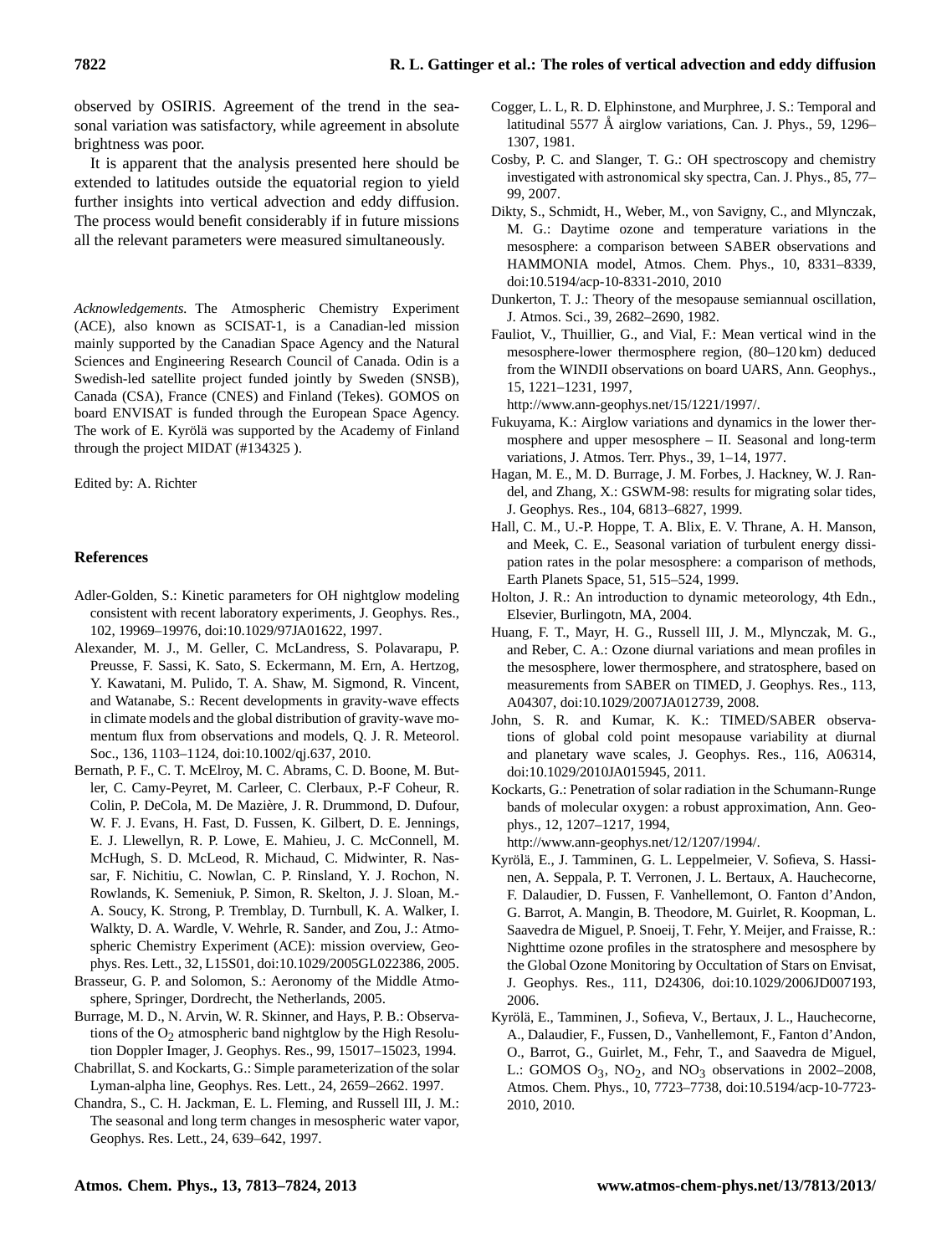## **R. L. Gattinger et al.: The roles of vertical advection and eddy diffusion 7823**

- Lewis, B. R., Vardavas, I. M. and Carver, J. H.: The aeronomic dissociation of water vapour by solar Lyman-α radiation, J. Geophys. Res., 88, 4935–4940, 1983.
- Llewellyn, E. J., Lloyd, N. D., Degenstein, D. A., Gattinger, R. L., Petelina, S. V., Bourassa, A. E., Wiensz, J. T., Ivanov, E. V., McDade, I. C., Solheim, B. H., McConnell, J. C., Haley, C. S., von Savigny, C., Sioris, C. E., McLinden, C. A., Griffioen, E., Kaminski, J., Evans, W. F. J., Puckrin, E., Strong, K., Wehrle, V., Hum, R. H., Kendall, D. J. W., Matsushita, J., Murtagh, D. P., Brohede, S., Stegman, J., Witt, G., Barnes, G., Payne, W. F., Piche, L., Smith, K., Warshaw, G., Deslauniers, D.-L., Marc- ´ hand, P., Richardson, E. H., King, R. A., Wevers, I., McCreath, W., Kyrölä, E., Oikarinen, L., Leppelmeier, G. W., Auvinen, H., Mégie, G., Hauchecorne, A., Lefèvre, F., de La Nöe, J., Ricaud, P., Frisk, U., Sjoberg, F., von Schéele, F. and Nordh, L.: The OSIRIS Instrument on the Odin Spacecraft, Can. J. Phys., 82, 411–422, 2004.
- Liu, A. Z.: Estimated eddy diffusion coefficients from gravity wave vertical momentum and heat fluxes, Geophys. Res. Lett., 36, L08806, doi[:10.1029/2009GL037495,](http://dx.doi.org/10.1029/2009GL037495) 2009.
- Lossow, S., Urban, J., Gumbel, J., Eriksson, P., and Murtagh, D.: Observations of the mesospheric semi-annual oscillation (MSAO) in water vapour by Odin/SMR, Atmos. Chem. Phys., 8, 6527–6540, doi[:10.5194/acp-8-6527-2008,](http://dx.doi.org/10.5194/acp-8-6527-2008) 2008.
- Marsh, D., Smith, A., and Noble, E.: Mesospheric ozone response to changes in water vapor, J. Geophys. Res., 108, 4109, doi[:10.1029/2002JD002705,](http://dx.doi.org/10.1029/2002JD002705) 2003.
- McCormack, J. P., Hoppel, K. W., and Siskind, D. E.: Parameterization of middle atmospheric water vapor photochemistry for high-altitude NWP and data assimilation, Atmos. Chem. Phys., 8, 7519–7532, doi[:10.5194/acp-8-7519-2008,](http://dx.doi.org/10.5194/acp-8-7519-2008) 2008.
- McDade, I. C., Murtagh, D. P., Greer, R. G. H., Dickinson, P. H. G., Witt, G., Stegman, J., Llewellyn, E. J., Thomas, L., and Jenkins, D. B.: ETON 2: Quenching parameters for the proposed precursors of O<sub>2</sub>(b<sup>1</sup> $\Sigma_g^+$ ) and O(<sup>1</sup>S) in the terrestrial nightglow, Planet. Space Sci., 34, 789–800, 1986.
- Murtagh, D., Frisk, U., Merino, F., Ridal, M., Jonsson, A., Stegman, J., Witt, G., Eriksson, P., Jiménez, C., Megie, G., de la Noë, J., Ricaud, P., Baron, P., Pardo, J. R., Hauchecorne, A., Llewellyn, E. J., Degenstein, D. A., Gattinger, R. L., Lloyd, N. D., Evans, W. F. J., McDade, I. C., Haley, C. S., Sioris, C., von Savigny, C., Solheim, B. H., McConnell, J. C., Strong, K., Richardson, E. H., Leppelmeier, G. W., Kyrölä, E., Auvinen, H., and Oikarinen, L.: An overview of the Odin atmospheric mission, Can. J. Phys., 80, 309–319, 2002.
- Picone, J. M., Hedin, A. E., Drob, D. P., and Aikin, A. C.: NRL-MSISE-00 Empirical Model of the Atmosphere: Statistical Comparisons and Scientific Issues, J. Geophys. Res., 107, 1468, doi[:10.1029/2002JA009430,](http://dx.doi.org/10.1029/2002JA009430) 2002.
- Portnyagin, Yu. I., Solov'eva, T. V., Merzlyakov, E. G., Pogorel'tsev, A. I., and Savenkova, E. N.: Height–Latitude Structure of the Vertical Wind in the Upper Mesosphere and Lower Thermosphere (70–110 km), J. Atmos. Oceanic Phys., 46, 85– 94, doi[:10.1134/S0001433810010123,](http://dx.doi.org/10.1134/S0001433810010123) 2010.
- Qian, L., Solomon, S. C., and Kane, T. J.: Seasonal variation of thermospheric density and composition, J. Geophys. Res., 114, A01312, doi[:10.1029/2008JA013643,](http://dx.doi.org/10.1029/2008JA013643) 2009.
- Richter, J. H. and Garcia, R. R.: On the forcing of the Mesospheric Semi-Annual Oscillation in the Whole Atmosphere

Community Climate Model, Geophys. Res. Lett., 33, L01806, doi[:10.1029/2005GL024378,](http://dx.doi.org/10.1029/2005GL024378) 2006.

- Richter, J. H., Sassi, F., Garcia, R. R., Matthes, K., and Fischer, C. A.: Dynamics of the middle atmosphere as simulated by the Whole Atmosphere Community Climate Model, version 3 (WACCM3), J. Geophys. Res., 113, D08101, doi[:10.1029/2007JD009269,](http://dx.doi.org/10.1029/2007JD009269) 2008.
- Russell, J. P., Ward, W. E., Lowe, R. P., Roble, R. G., Shepherd, G. G. and Solheim, B.: Atomic oxygen profiles (80–115 km) derived from WIND Imaging Interferometer/Upper Atmosphere Research Satellite measurements of the hydroxyl and greenline airglow: Local time-latitude dependence, J. Geophys. Res., 110, D15306, doi[:10.1029/2004JD005570,](http://dx.doi.org/10.1029/2004JD005570) 2005.
- Sander, S. P., Friedl, R. R., Abbatt, J. P. D., Barker, J. R., Burkholder, J. B., Golden, D. M., Kolb, C. E., Kurylo, M. J., Moortgat, G. K., Wine, P. H., Huie, R. E., and Orkin, V. L.: Chemical Kinetics and Photochemical Data for Use in Atmospheric Studies, JPL Publication 10-6, Evaluation Number 17, 2011.
- Sasi, M. N. and Vijayan, L.: Turbulence characteristics in the tropical mesosphere as obtained by MST radar at Gadanki (13.5◦ N, 79.2ºE), Annals. Geophys., 19, 1019–1025, 2001.
- Shapiro, A. V., Rozanov, E., Shapiro, A. I., Wang, S., Egorova, T., Schmutz, W., and Peter, T.: Signature of the 27-day solar rotation cycle in mesospheric OH and H2O observed by the Aura Microwave Limb Sounder, Atmos. Chem. Phys., 12, 3181–3188, doi[:10.5194/acp-12-3181-2012,](http://dx.doi.org/10.5194/acp-12-3181-2012) 2012.
- Sharp, W. E. and Kita, D.: In Situ Measurement of Atomic Hydrogen in the Upper Mesosphere, J. Geophys. Res., 92, 4319–4324, 1987.
- Sheese, P. E., McDade, I. C., Gattinger, R. L., and Llewellyn, E. J.: Atomic oxygen densities retrieved from Optical Spectrograph and Infrared Imaging System observations of  $O<sub>2</sub>$  A-band airglow emission in the mesosphere and lower thermosphere, J. Geophys. Res., 116, D01303, doi[:10.1029/2010JD014640,](http://dx.doi.org/10.1029/2010JD014640) 2011.
- Shepherd, M. G., Liu, G., and Shepherd, G. G.: Mesospheric semiannual oscillation in temperature and nightglow emission, J. Atmos. Solar Terr. Phys., 68, 379–389, 2006.
- Skinner, W. R., Yee, J. H., Hays, P. B., and Burrage, M. D.: Seasonal and local time variations in the  $O(^1S)$  green line,  $O<sub>2</sub>$  atmospheric band and OH Meinel band emissions as measured by the High Resolution Doppler Imager, Adv. Space Res., 21, 835–841, 1998.
- Smith, A. K.: Physics and chemistry of the mesopause region, J. Atmos. Solar Terr. Phys., 66, 839–857, 2004.
- Smith, A. K. and Marsh, D. R.: Processes that account for the ozone maximum at the mesopause, J. Geophys. Res., 110, D23305, doi[:10.1029/2005JD006298,](http://dx.doi.org/10.1029/2005JD006298) 2005.
- Smith, A. K., Marsh, D. R., Russell III, J. M., Mlynczak, M. G., Martin-Torres, F. J., and Kyrölä, E.: Satellite observations of high nighttime ozone at the equatorial mesopause, J. Geophys. Res., 113, D17312, doi[:10.1029/2008JD010066,](http://dx.doi.org/10.1029/2008JD010066) 2008.
- Smith, A. K., Marsh, D. R., Mlynczak, M. G., and Mast, J. C.: Temporal variations of atomic oxygen in the upper mesosphere from SABER, J. Geophys. Res., 115, D18309, doi[:10.1029/2009JD013434,](http://dx.doi.org/10.1029/2009JD013434) 2010.
- Sonnemann, G. R. and Körner, U.: Total hydrogen mixing ratio anomaly around the mesopause region, J. Geophys. Res., 108, 4692, doi[:10.1029/2002JD003015,](http://dx.doi.org/10.1029/2002JD003015) 2003.